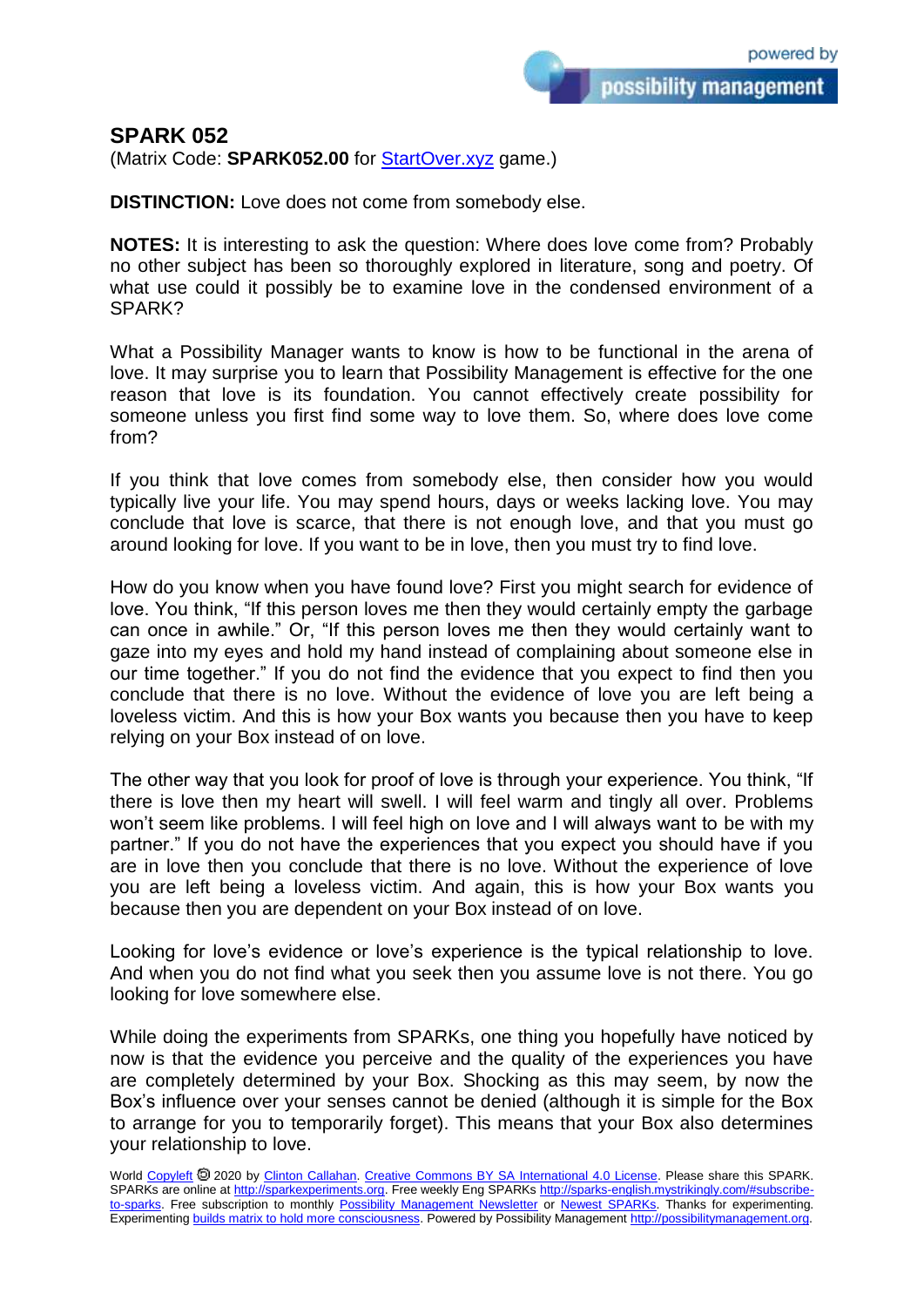Since you take responsibility for having created your Box the way that it is, you can rebuild your Box any way you want it at any time for no reason. You could even redesign the way your Box relates to love. What other possible relationship is there to love? Could there be a relationship to love where you are not a victim going around trying to find love in a world where love is scarce? Could your Box relate to love as if love were abundant because wherever you go love is there? As if you source love? How could you establish this radically responsible relationship to the presence of love? By experiment, of course!

## **EXPERIMENTS:**

Here are five Possibility Management experiments for taking radical responsibility for love. They will require practice. Choose one. Practice.

- 1) **SPARK052.01** Act as if love is commitment. You have the ability to keep a commitment. As long as you keep your commitments, there is love. To say, "I love you," means, "I commit to you. I commit to your wellbeing. I commit to your commitments. I commit to what you are committed to." To find out what another person is committed to requires developing an ear for discerning commitment. To develop that ear, do the experiment of repeating back the commitments you hear from them and ask for their feedback. This way you will learn quite rapidly.
- 2) **SPARK052.02** Act as if love is all there is. Look around. Why else would people repaint their walls? Why else would people grow beautiful gardens? Why else would people start businesses? Why else would people brush their hair? Why else would people make furniture and art, churches and roads? Why else would people care about fixing things or repairing things? Why else would people communicate? Perhaps your typical view that love is scarce ignores the obvious fact that love is all there is.
- 3) **SPARK052.03** Act as if love is a principle. Then as a Possibility Manager you can function in service of the principle of love. In every interaction love can exist through you because you are being the space through which the principle of love does its work in the world. Whatever you touch, touch it as a manifestation of love.
- 4) **SPARK052.04** Act as if love exists because you personally generate the context of love. Love surrounds you like a cloud of being. This means that wherever you go, you do not have to look around for love. Love is already there because you are there. A Possibility Manager ongoingly represents the possibility of love because he or she generates the context of love on purpose.
- 5) **SPARK052.05** Act as if there are two forms of love: passive and active. Passive love is accepting what is as it is right now. Active love is creating what is. Note: There is a big difference between accepting what is and *tolerating* what is. Merely tolerating is *not* accepting. Accepting what is means not judging or criticizing, not expecting the other person or the situation to be any different from exactly how they are. Accepting what is gives you direct access to the irreducible components of reality should you then decide to enact the second form of love, which is active love. Active love is creating what is, creating what really matters to you. People often report that creating what